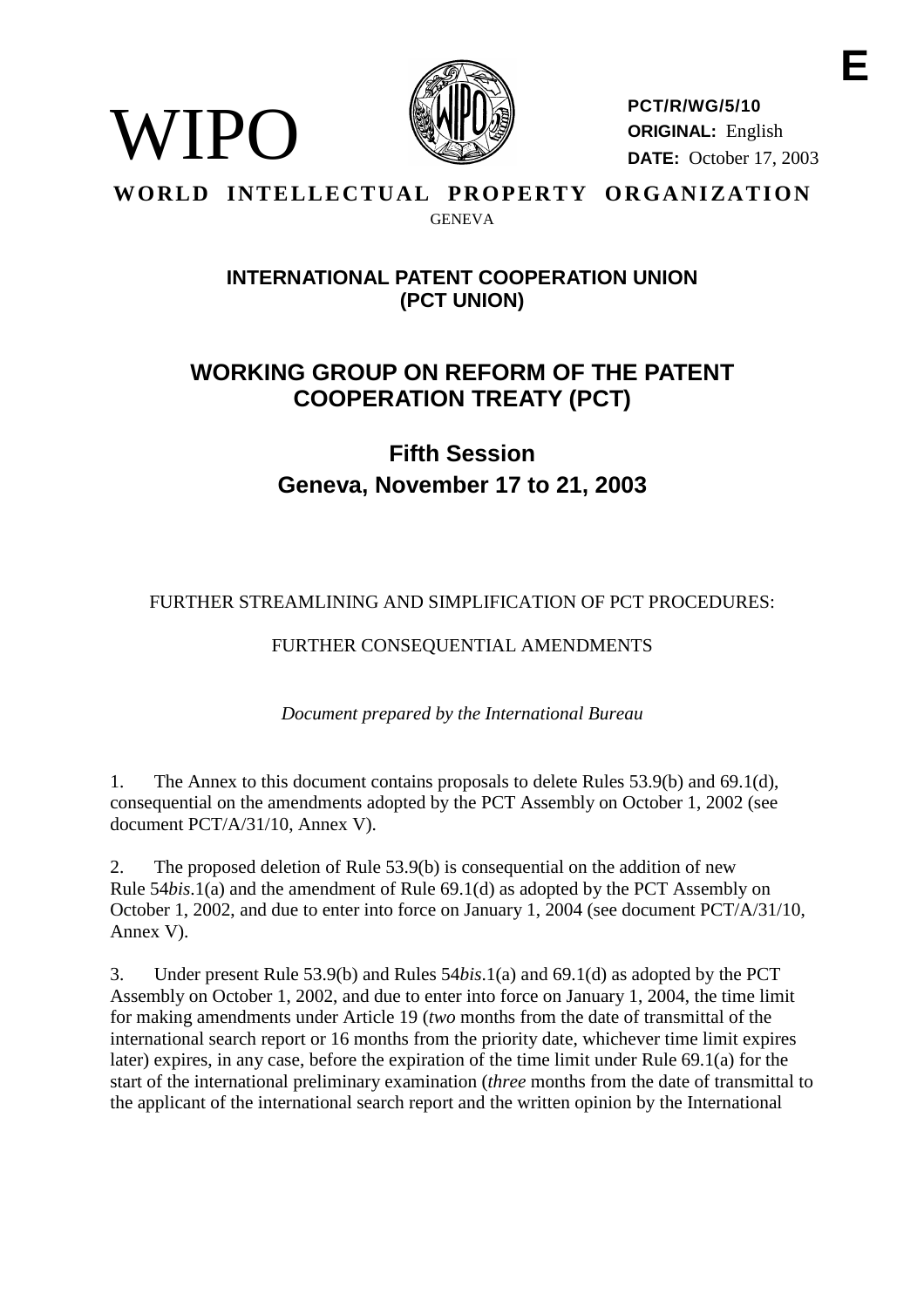### PCT/R/WG/5/10 page 2

Searching Authority or of the declaration referred to in Article 17(2)(a), or 22 months from the priority date, whichever time limit expires later), so that there is no need (and no room) for the applicant to request the postponement of the start of the international preliminary examination under Rule 53.9(b).

4. The proposed deletion of Rule 69.1(d) is consequential on the proposed deletion of Rule 53.9(b) (see above).

> *5. The Working Group is invited to consider the proposals contained in the Annex to this document.*

> > [Annex follows]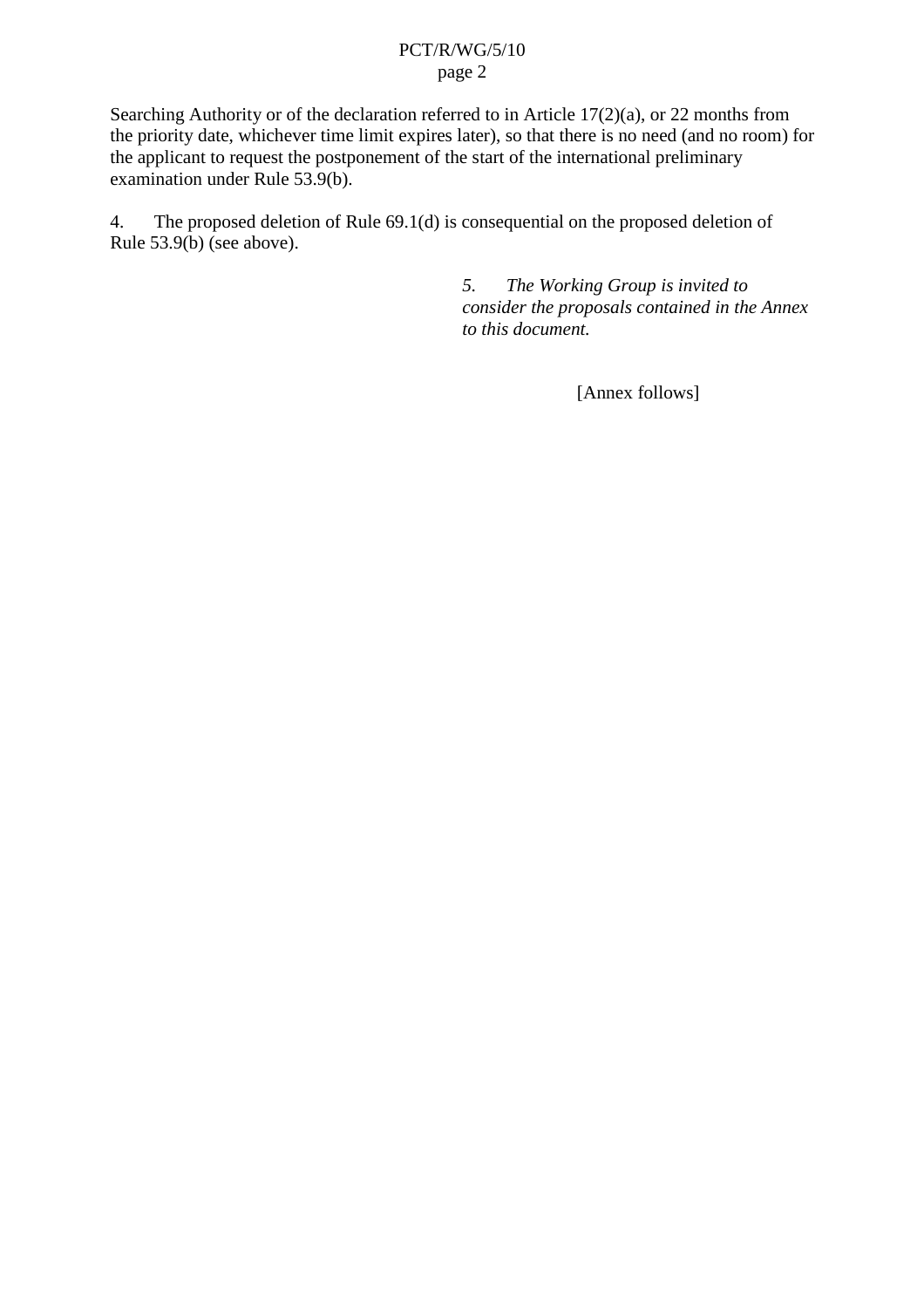### PCT/R/WG/5/10

### ANNEX

### PROPOSED AMENDMENTS OF THE PCT REGULATIONS:

### FURTHER CONSEQUENTIAL AMENDMENTS

### TABLE OF CONTENTS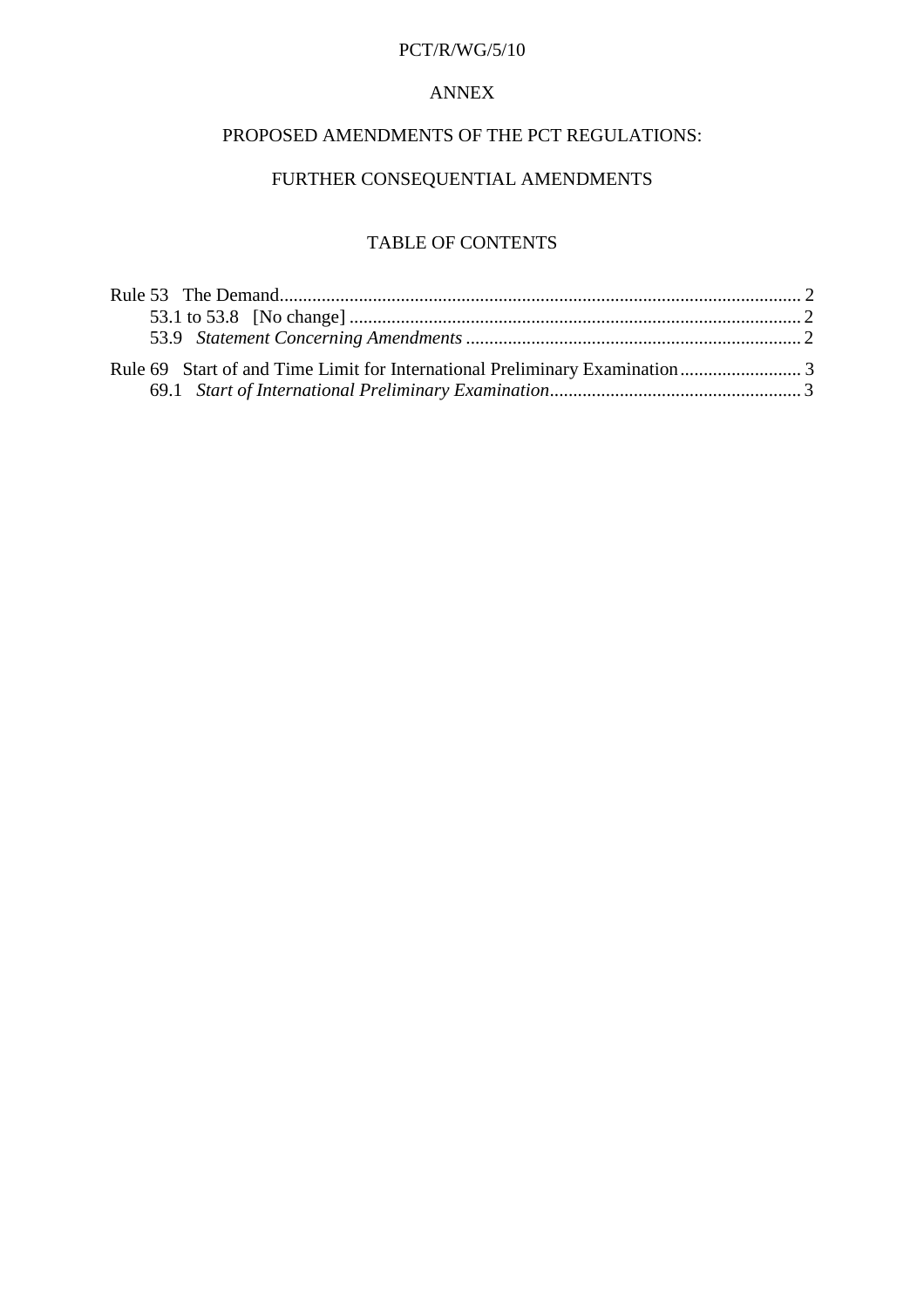### PCT/R/WG/5/10 Annex, page 2

#### **Rule 53**

### **The Demand**

<span id="page-3-0"></span>53.1 to 53.8 [No change]

53.9 *Statement Concerning Amendments*

(a) [No change]

(b) [Deleted] If no amendments under Article 19 have been made and the time limit for filing such amendments has not expired, the statement may indicate that the applicant wishes the start of the international preliminary examination to be postponed in accordance with Rule 69.1(d).

(c) [No change]